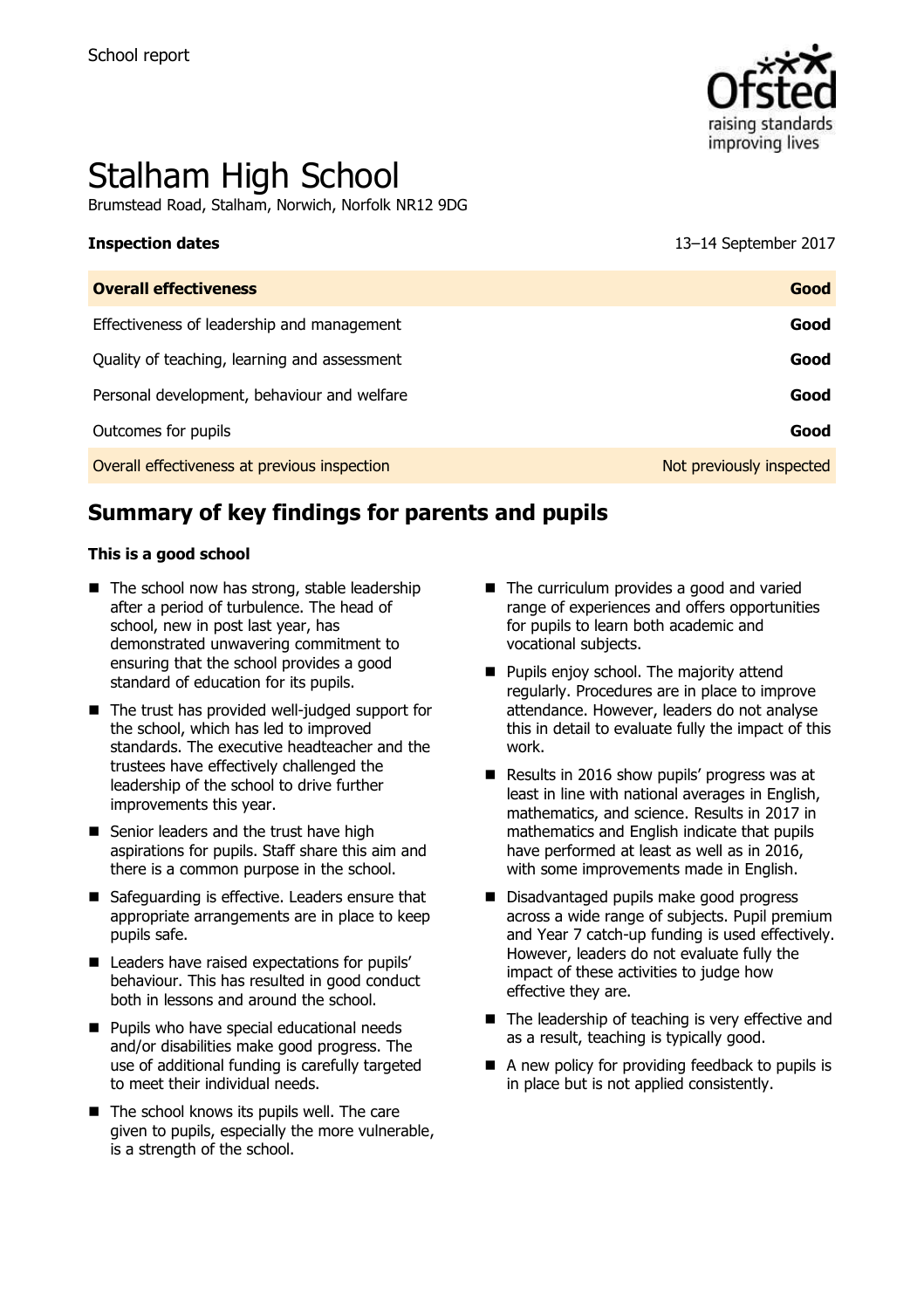

## **Full report**

### **What does the school need to do to improve further?**

- Use information more effectively to monitor and improve pupils' attendance.
- Monitor and evaluate the use of additional funding thoroughly, so that leaders can identify what has the biggest impact on raising the achievement of disadvantaged pupils, and those in Year 7 who need to catch up with others.
- **Ensure that the school's feedback policy is consistently applied and teachers ask more** searching questions.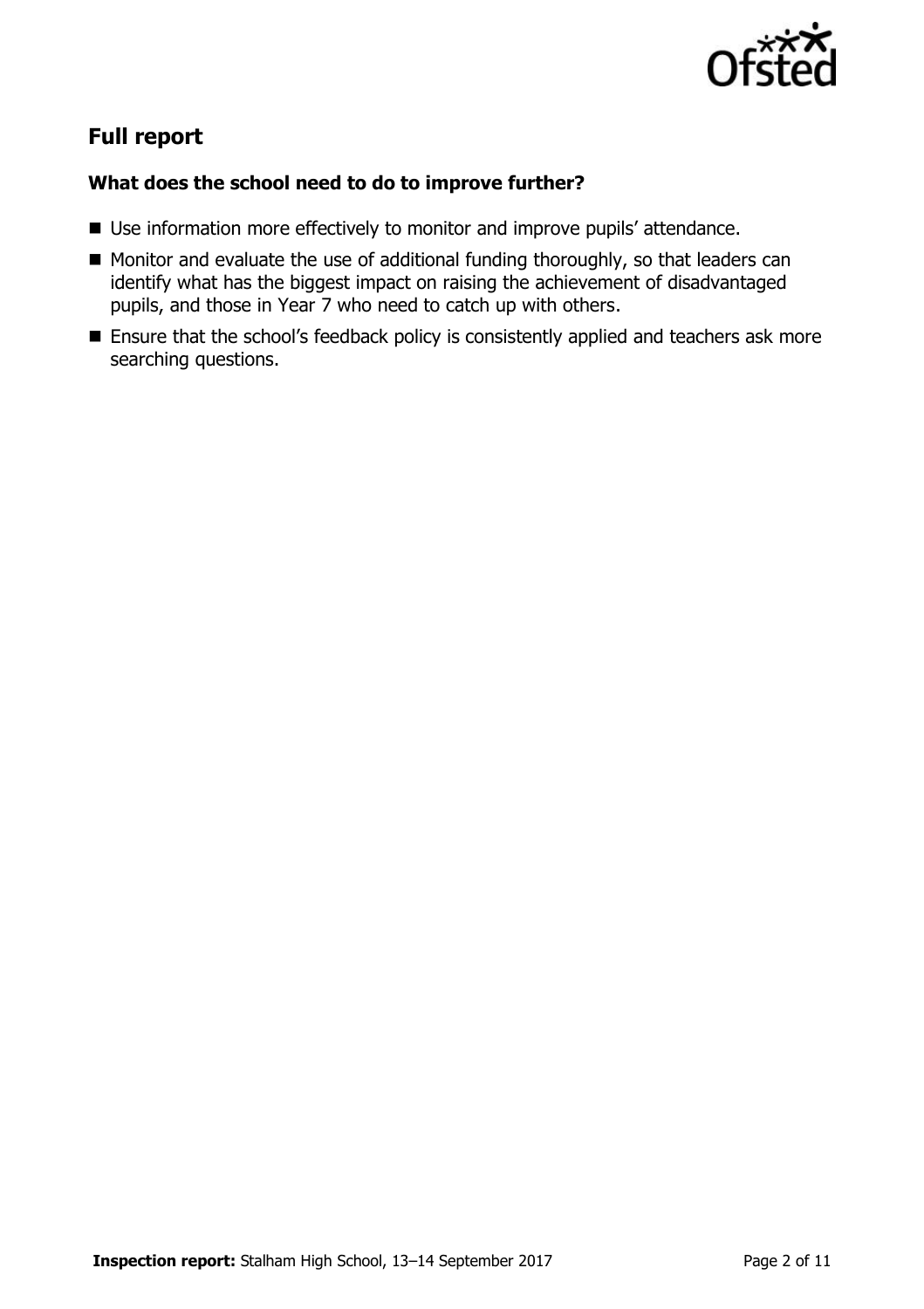

## **Inspection judgements**

#### **Effectiveness of leadership and management Good**

- The new head of school leads the school very well. With the support of the trust, and the executive headteacher, he has stabilised the school after a period of uncertainty and change.
- Leaders have an accurate and realistic understanding of the quality of education that the school provides. They have identified the right priorities for improvement. Frequent and systematic monitoring of the quality of teaching ensures that leaders are clear where less effective provision exists, and challenge this where necessary.
- The trust has provided significant support by sharing expertise and best practice, for example through the cross moderation of coursework and other assessments. Joint inservice training has also increased professional development opportunities for staff. A common system of key stage 3 assessment across the trust has brought both consistency and a collective understanding of how staff can support pupils' progress.
- Pupils who have special educational needs and/or disabilities make progress broadly in line with others from similar starting points across all year groups. They are well supported through additional funding, which school leaders monitor for impact. Parental communication and excellent knowledge of each individual pupil is central to the school's approach to support. This ensures these pupils receive extra help when they need it.
- Middle leaders and those in charge of subjects are clear about their responsibilities and are passionate about the role they play in ensuring that pupils have the very best chance of achieving well.
- The trust's model of managing the work of teachers is now well established. The head monitors school targets, identified in the school development plan, to ensure that they drive improvements. Regular meetings to manage the performance of staff ensure that they progress towards reaching their personal targets and help to pinpoint any support they need.
- Leaders' actions to improve behaviour have been effective. The majority of parents, staff and pupils agree that behaviour has improved both around the school and in lessons.
- The curriculum provides a good range of academic and vocational subjects. A small minority of pupils attend alternative provision to study for qualifications in engineering, mechanics and childcare. All pupils study philosophy and ethics. This contributes well to their understanding and tolerance of different cultures and faiths. Opportunities to extend their understanding of the lives of others, for example through creative writing about 'living on a landfill site in Nigeria', promotes pupils' spiritual, moral, social and cultural development.
- The school uses whole-day events such as 'no crime days' to address aspects of wellbeing and personal safety. Pupils say they understand fully the need to keep themselves safe online. They know how to stay healthy, including through the way they eat.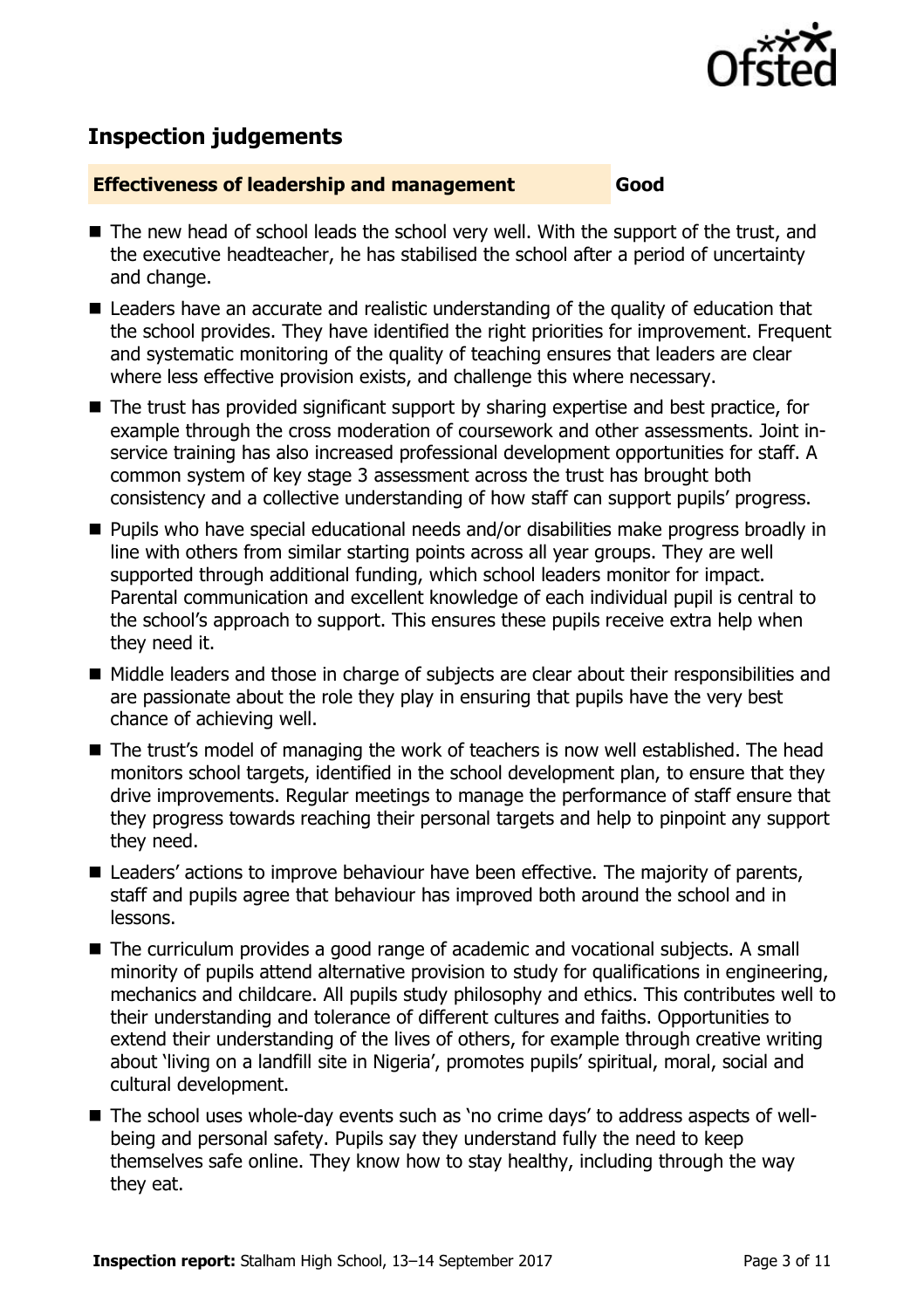

■ Leaders have identified a small number Year 7 pupils who need to catch up with their reading and allocate funds to meet these needs. Consequently, many make accelerated progress. However, the impact of this work is not monitored with sufficient precision to identify which aspects of this additional support have the most impact on pupils' progress.

#### **Governance of the school**

- The trust provides strong support for the school. The executive headteacher, who is also the chief executive of the trust, provides 'hands-on' support and challenge for the leaders. Systematic monitoring confirms that all staff are aware of the high expectations that the trust has for improving the outcomes of pupils in the school.
- Trustees ensure that arrangements to monitor the performance of all staff, including the head of school, are carried out consistently and effectively.
- Senior leaders report to the trust on a regular basis. The minutes of these meetings are published on the school website to ensure complete transparency for staff and parents.
- The trust scrutinises safeguarding practices and carries out checks to assure itself that the school keeps pupils safe.

#### **Safeguarding**

- The arrangements for safeguarding are effective and pupils say they feel safe.
- The school is a small and caring community. Staff are clear about the importance of 'early-help' and use the 'nagging-doubt' form if they need to pass concerns to the designated safeguarding leader. School records of this work are clear and well organised as are the records of work with outside agencies.
- There is regular contact with the alternative provider that a small number of pupils attend, including visits made by the school and the sharing of attendance information.
- The single central record is accurate, up to date and meets statutory requirements for ensuring that staff are suitable to work in school.

#### **Quality of teaching, learning and assessment Good**

■ The quality of teaching and learning has improved due to the determination of senior leaders to make this an area of continuous improvement. Leadership of teaching and learning is strong and established routines of lesson observations and book reviews have increased expectations of both leaders of subjects and teachers.

- There is a strong ethos of mutual support among the staff in the school and best practice is shared as a matter of course. This has resulted in pupils making better progress as teachers use 'what works best' to improve classroom practice.
- Shared professional development with the trust and the school's own professional development has helped middle leaders and teachers through a time of change in GCSE examinations. This has enabled teachers to deliver new courses with confidence. Early analysis of 2017 results indicates the positive impact of this work in mathematics and English.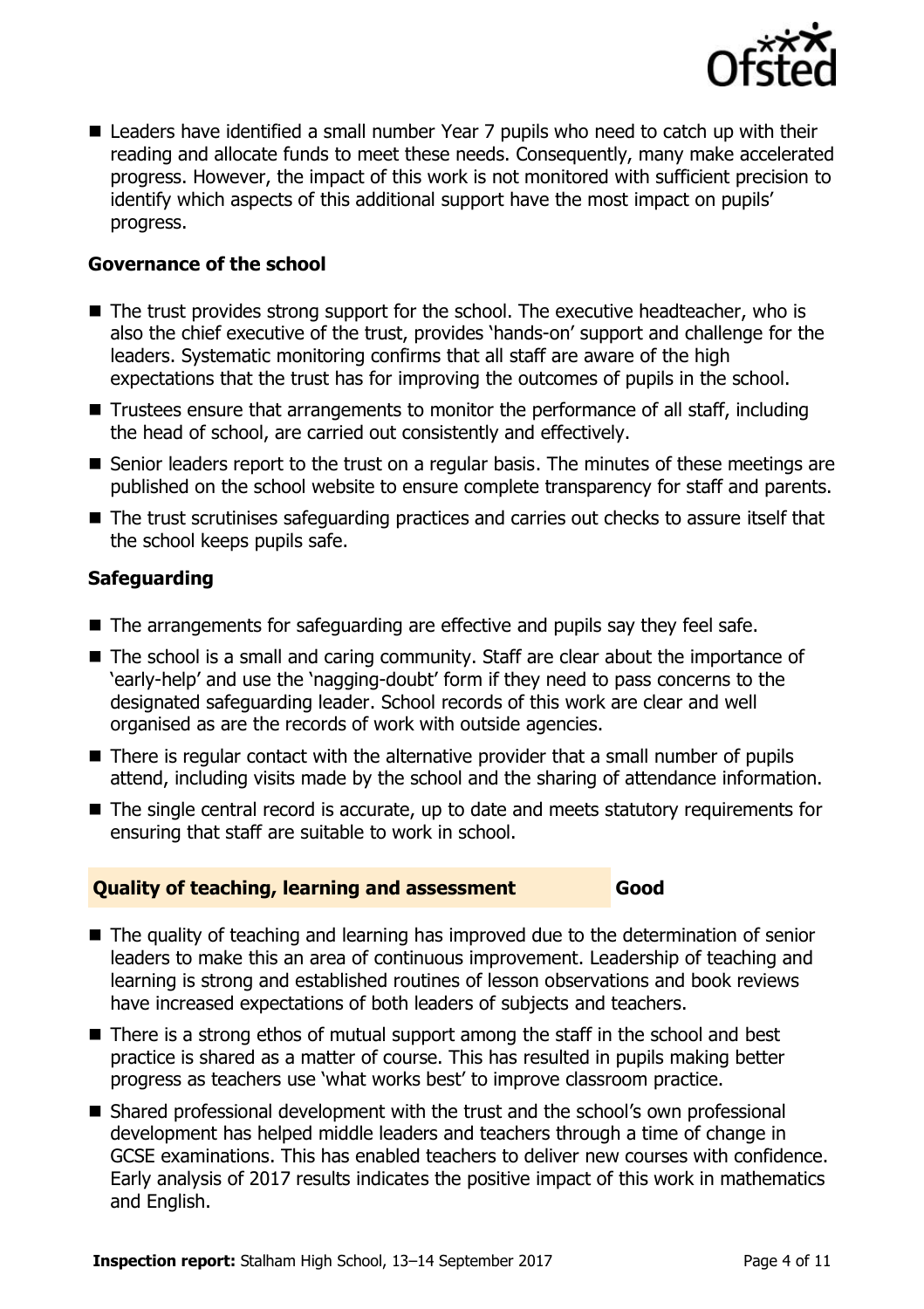

- Teachers have strong subject knowledge and use this to plan learning activities to engage pupils' interest. For example, asking pupils to devise a virtual tourist attraction in the Thar Desert, which the teacher had studied and visited.
- Teachers use assessment information to plan their lessons and this ensures that almost all pupils make good progress. Teachers' questioning consolidates knowledge and picks up misconceptions. However, not enough teaching challenges pupils to go beyond their own expectations, so that they make deep gains in their knowledge, skills and understanding.
- Teachers provide feedback to pupils in line with the trust's marking policy, which allows for appropriate subject variation. Where feedback works best, pupils respond by improving their work and so make good gains in their learning. However, this is not yet consistent across the school.
- Support for less confident readers, including using phonics (letters and the sounds they represent) to sound out letters and sounds helps their confidence and enables them to read more fluently.
- **Pupils are eager and willing to learn. They enjoy supportive, positive relationships with** staff. Behaviour in lessons is managed effectively, enabling pupils to learn undisturbed by poor behaviour.

#### **Personal development, behaviour and welfare Good**

### **Personal development and welfare**

- The school's work to promote pupils' personal development and welfare is good.
- Staff promote positive relationships. Pupils are keen to help each other. Pupils say there is little bullying, and almost all agree that the school is quick to take effective action if it should occur. Behaviour logs kept by senior leaders show that the very small number of racist incidents are quickly resolved.
- **Pupils are given a voice in the way the school is run through the election of form** ambassadors. Leadership opportunities are available for house leaders, sports leaders and school colour holders.
- Sporting provision is plentiful and there is a wider range of extra-curricular provision available this year, although not all pupils choose to take advantage of these activities. A number of pupils take part in the Duke of Edinburgh's Award scheme.
- Leaders work closely with outside agencies and understand the need to be relentless in this work to secure support for the most vulnerable pupils in a timely manner.
- The school teaches pupils how to keep themselves safe. Pupils spoke about the dangers of physical threats and extremism, as well as sexual health and how to keep safe online. A group of older pupils said that 'sexting' had been an issue last year, but the school invited the local community police officer to come and speak to pupils and that this had now stopped.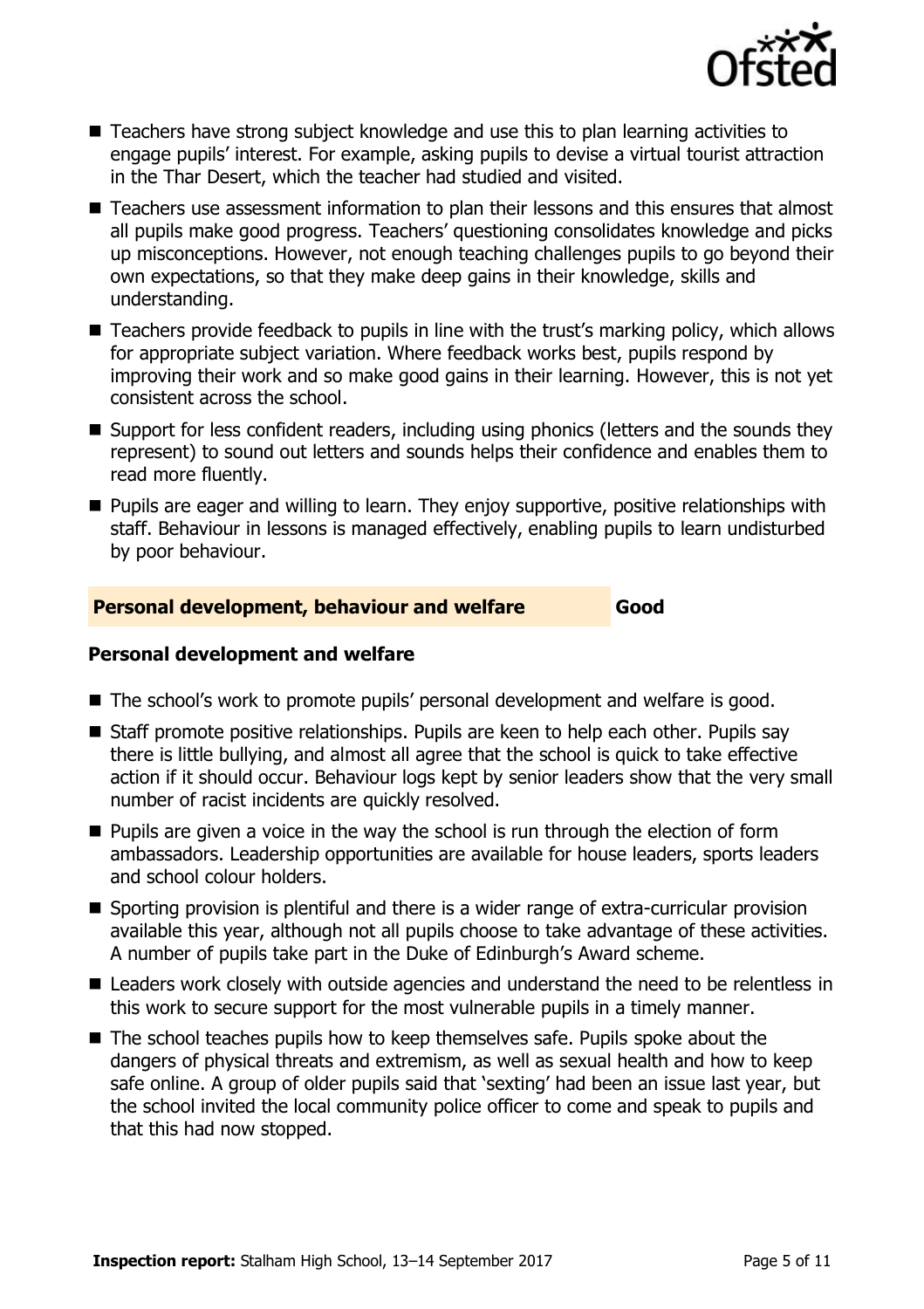

#### **Behaviour**

- The behaviour of pupils is good.
- **Pupils, staff and parents agree that behaviour in the school has improved. Leaders** made this a priority last year and inspectors observed the high expectations set by the school. Pupils look smart in their uniforms and the atmosphere in the school is calm and orderly, including at lunchtimes. Although staff are 'on duty' during lunch breaks, pupils' behaviour is largely self-regulating.
- The school environment is litter-free, including the inviting outside spaces.
- **Pupils are polite, helpful and welcoming to each other and visitors to the school. For** example, pupils who had recently joined the school in key stage 4 said that they had soon settled and felt well supported.
- In lessons, routines are well established and pupils respond quickly to teachers' requests. They arrive on time, ready to work and focus well on learning in the classroom.
- **Pupils say they are happy and enjoy school. This is reflected in the overall attendance** figures last year, which are close to the national average and an improvement on 2016 figures. Persistent absence is also low because the school contacts absent pupils 'on the day' and acts to support families. Attendance of disadvantaged pupils is just below that of their classmates and improving, as are these figures for those who have special educational needs and/or disabilities.

#### **Outcomes for pupils Good**

- $\blacksquare$  In 2016, pupils in Year 11 entered the school with prior attainment that was below that of their peers nationally. From this low starting point, the overall attainment of pupils was broadly in line with national figures. Progress was good across a broad range of subjects and better than this for some English Baccalaureate subjects.
- Although national progress data is not yet available at this point, provisional information indicates that pupils who completed Year 11 in 2017 and took the reformed GCSE examinations in mathematics and English, attained within 'normal expectations' in mathematics and that attainment in English 'is improving'.
- Published data for 2016 shows that disadvantaged pupils and those who have special educational needs and/or disabilities achieved broadly in line with national figures. In 2017, information provided by the school indicates the most able disadvantaged pupils attained as well as their classmates.
- The school spends the additional funding received for disadvantaged pupils in a variety of ways including working with parents, extra careers advice and guidance, mentoring and counselling. However, leaders do not assess the impact of these activities in sufficient detail to guide the most effective use of future funding.
- School assessment information shows that in 2017 the majority of pupils across key stage 3, including those who are disadvantaged, made progress that is greater than or in line with schools' expectations from their starting points. Staff say that they understand how to use the new assessment procedures to meet the needs of pupils.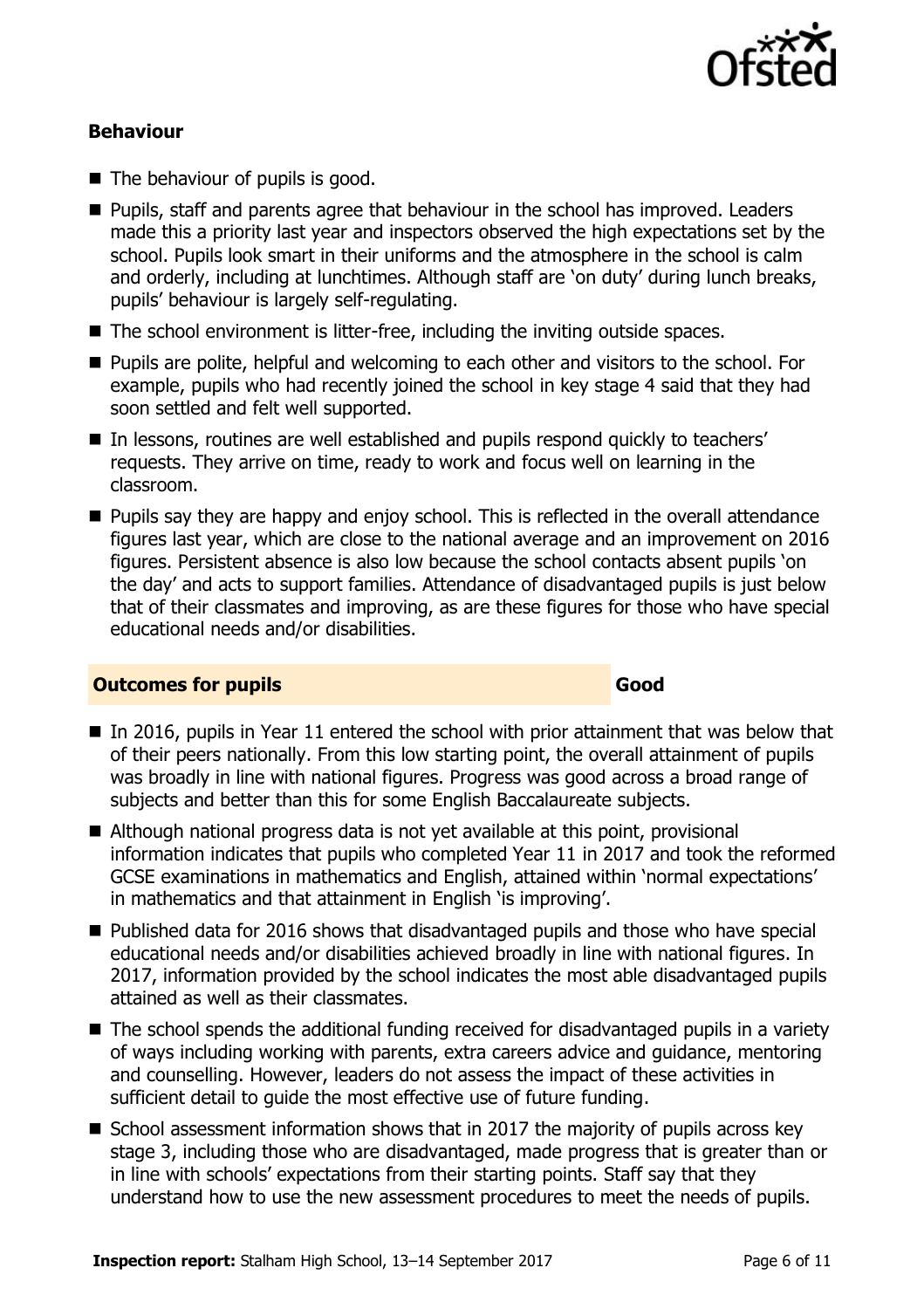

- Parent View shows most parents agree that they receive helpful information about the progress of their children.
- The school has improved the careers information, advice and guidance provided for pupils. Pupils are well supported and suitably prepared for the next stage of education, training or employment. All of those in Year 11 who left the school this year had known destinations that offered appropriate opportunities for further progression.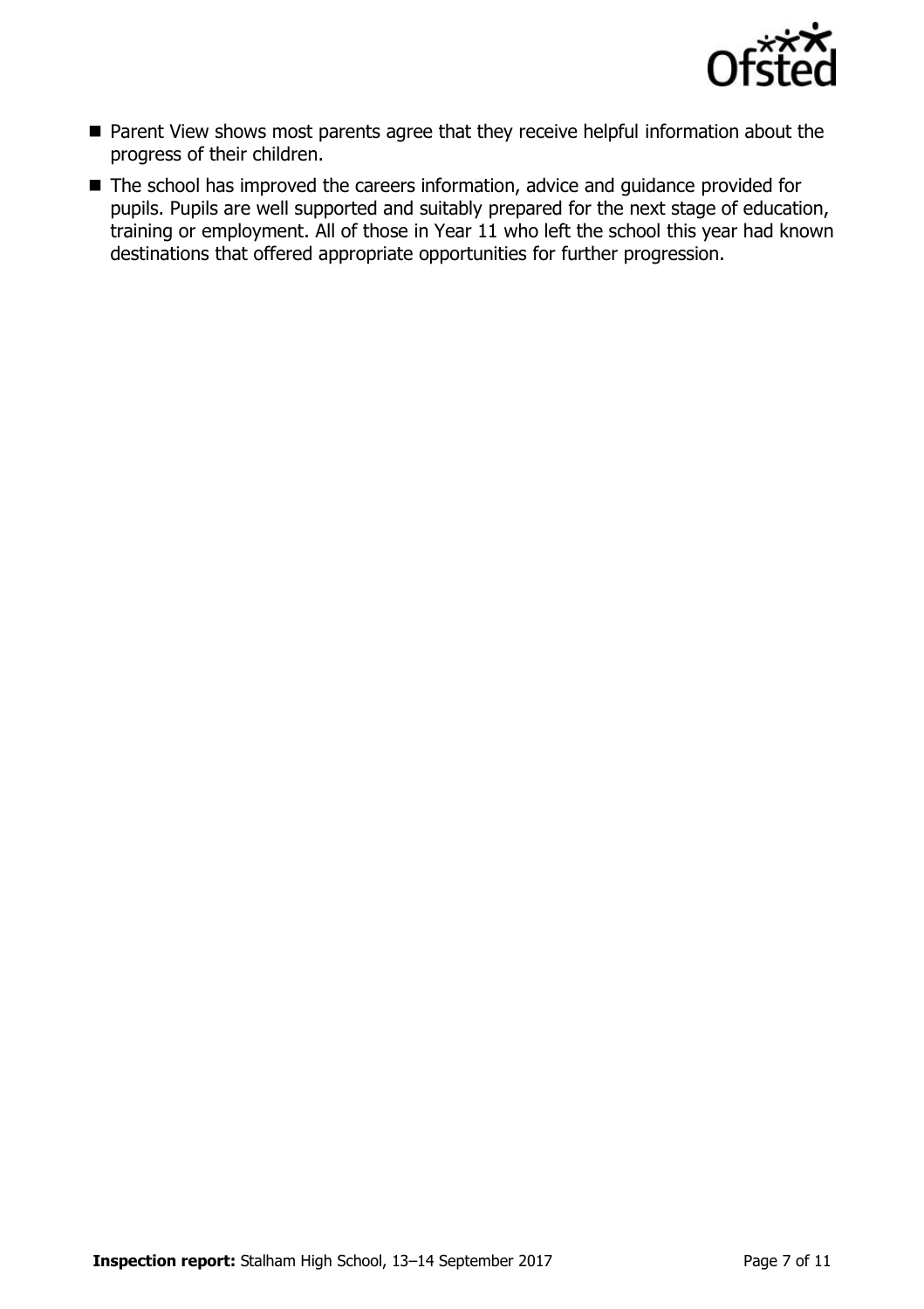

## **School details**

| Unique reference number | 141395         |
|-------------------------|----------------|
| Local authority         | <b>Norfolk</b> |
| Inspection number       | 10036109       |

This inspection of the school was carried out under section 5 of the Education Act 2005.

| Type of school                      | Secondary                 |  |
|-------------------------------------|---------------------------|--|
| School category                     | Academy sponsor-led       |  |
| Age range of pupils                 | 11 to 16                  |  |
| Gender of pupils                    | Mixed                     |  |
| Number of pupils on the school roll | 346                       |  |
| Appropriate authority               | Board of trustees         |  |
| Chair                               | <b>Christine Candlish</b> |  |
| <b>Head of School</b>               | Martin Budgett            |  |
| Telephone number                    | 01692 580281              |  |
| Website                             | www.stalhamhigh.co.uk     |  |
| <b>Email address</b>                | head@stalhamhigh.co.uk    |  |
| Date of previous inspection         | Not previously inspected  |  |

#### **Information about this school**

- The school meets requirements on the publication of specified information on its website.
- The school complies with Department for Education guidance on what academies should publish.
- The school is a sponsor-led academy under the North Norfolk Academy Trust.
- This is a smaller-than-average-sized secondary school.
- The majority of pupils are of White British heritage. Very few speak English as an additional language. The proportion of pupils from minority ethnic backgrounds is below average.
- The proportion of pupils who have special educational needs and/or disabilities is similar to the national average.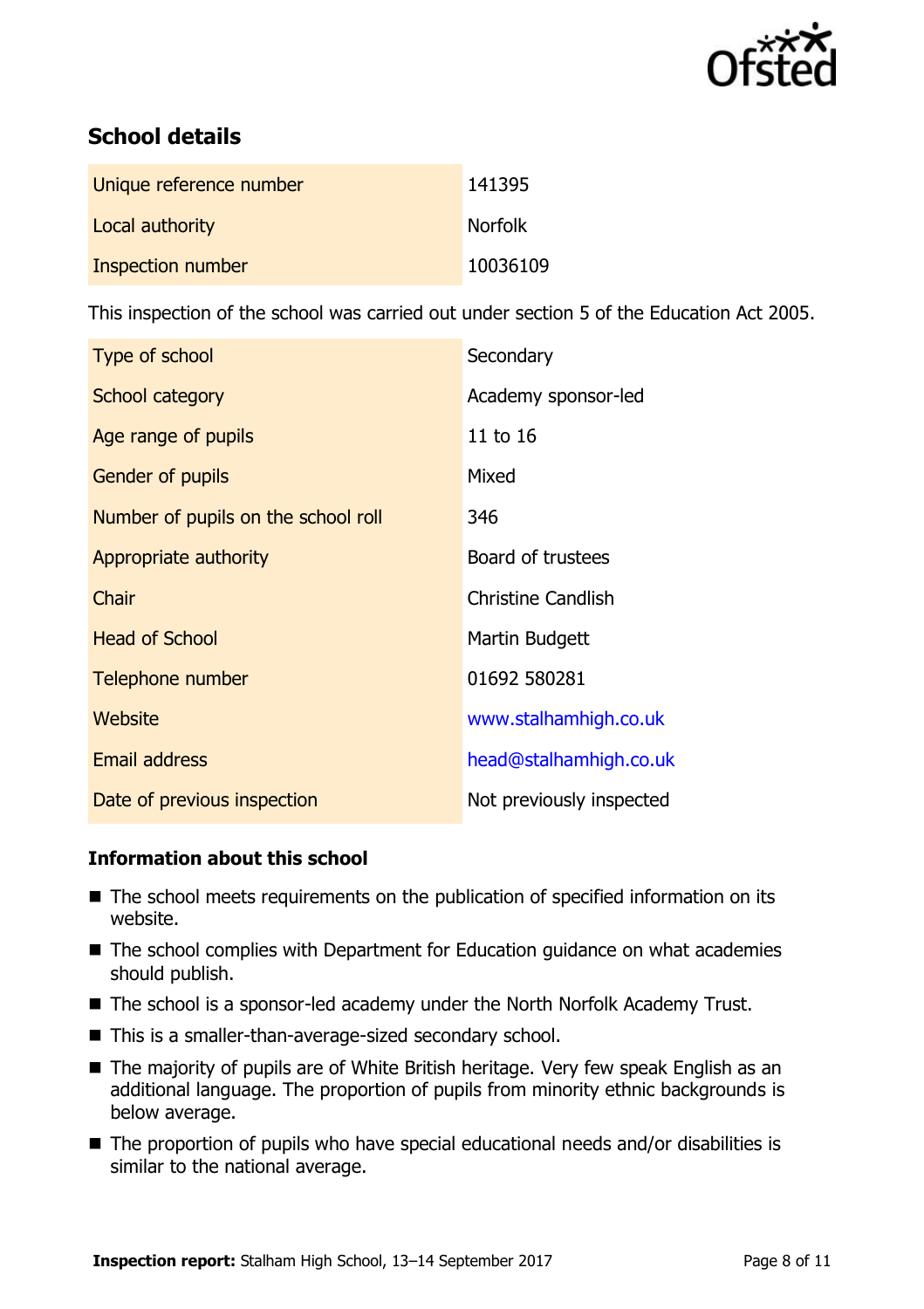

- The proportion of pupils supported by the pupil premium additional funding is similar to the national average.
- A small number of pupils attend registered alternative provision at Ace.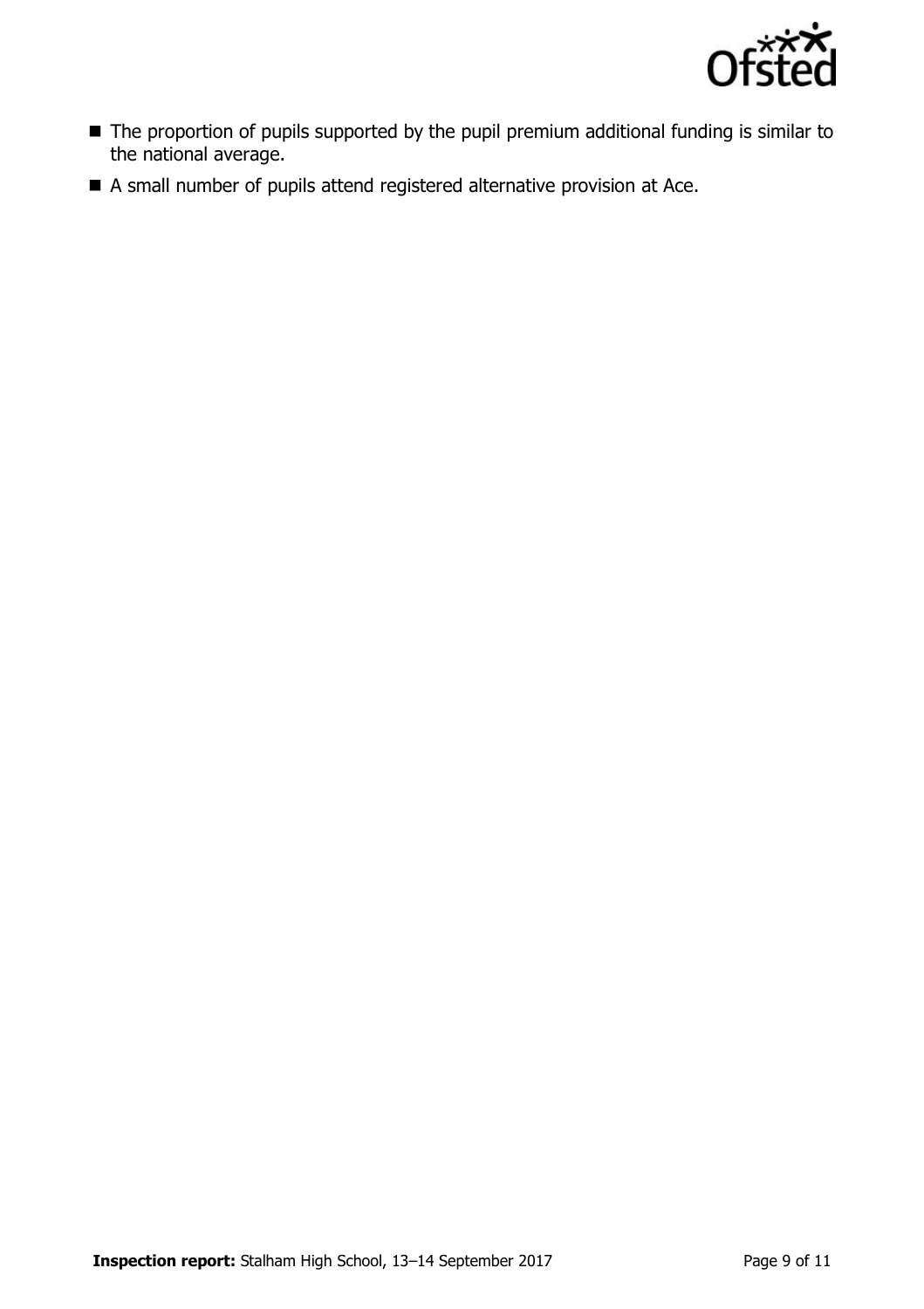

## **Information about this inspection**

- Inspectors undertook learning walks and observations in 33 lessons. Some of these were observed jointly with senior leaders. Inspectors also visited tutor time and an assembly. Inspectors undertook a work scrutiny jointly with senior leaders across a range of subjects and year groups.
- Inspectors held meetings with the head of school, the executive headteacher/chief executive officer of the trust, the chair of the trust, trustees, senior leaders, middle leaders and subject leaders.
- Inspectors met with pupils. They also spoke with them in lessons and at break and lunchtimes.
- Inspectors reviewed a wide range of school documentation including that related to safeguarding, achievement, the school's own self-evaluation, attendance and behaviour.
- Inspectors reviewed 89 parental responses on Ofsted's online questionnaire for parents during the inspection, including free-text comments. Inspectors also reviewed 122 pupil survey results and 31 staff survey results.
- Inspectors observed pupils' arrival to school, and their conduct at break and lunchtimes as well as in between lessons.

#### **Inspection team**

| Kay Leach, lead inspector | Ofsted Inspector |
|---------------------------|------------------|
| Jenny Carpenter           | Ofsted Inspector |
| John Wilson               | Ofsted Inspector |